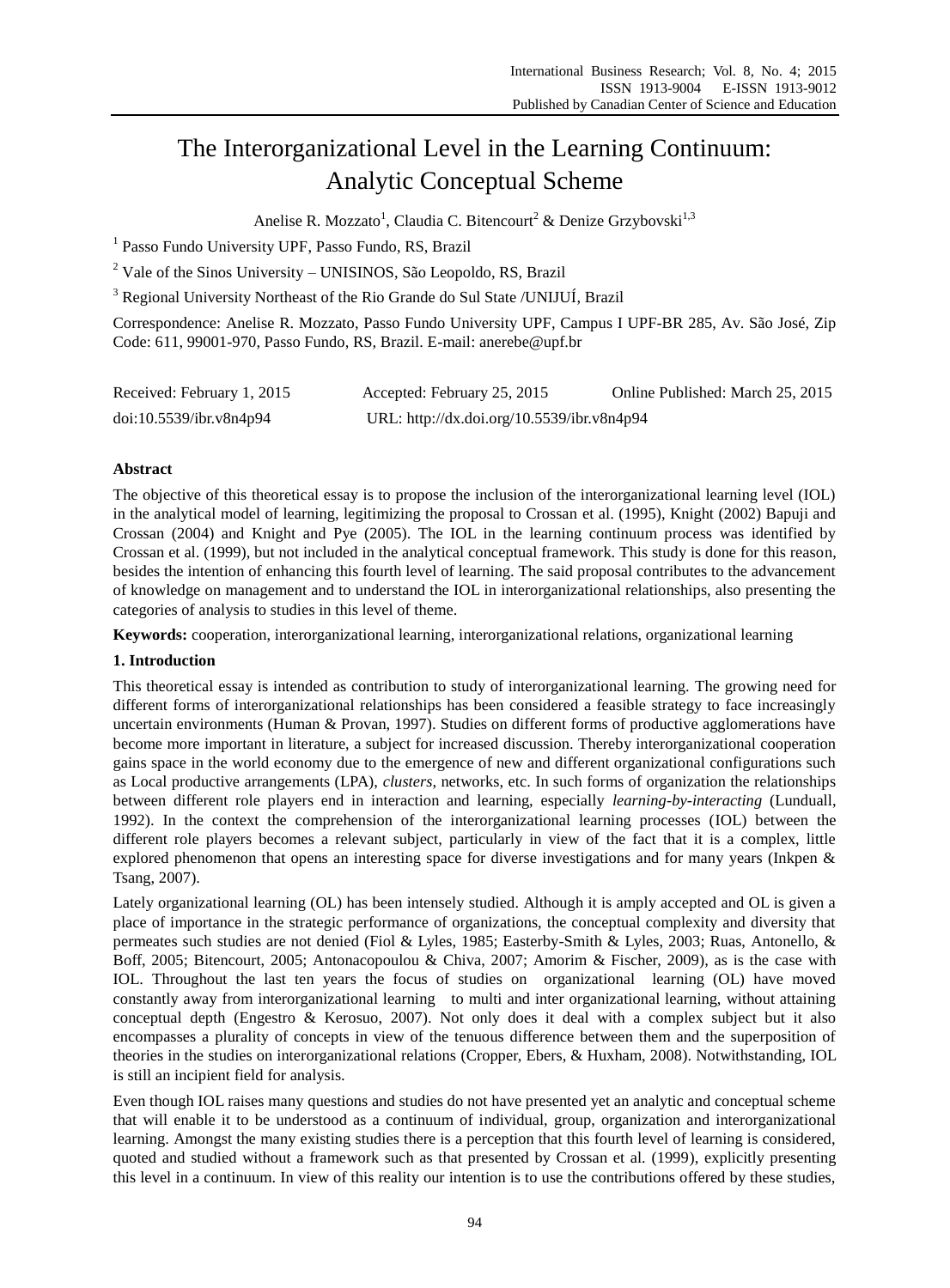and emphasize a process and dynamic interlinking view between the four learning levels, these being the individual, group, organization and interorganizational levels. It is in this sense, by emphasizing an explicit, schematically inclusive approach that this study's innovating aspect can be perceived.

In view of the above the scope of analysis of IOL, this being understood to be part of a continuum of organizational learning at a level identified by Crossan et al. (1995) but not included in the analytic conceptual framework presented by the authors. Based on Crossan et al. (1999) framework this theoretical essay aims at proposing the inclusion of the interorganizational learning level, thereby legitimizing the one proposed by Crossan et al. (1995), Knight (2002), Bapuji and Crossan (2004) and Knight and Pye (2005) and advancing the study with the presentation of analysis categories for the interorganizational dimension.

The proposition is justified because the interorganizational level is the least referred to in studies on Management, and contributes considerably to the understanding of IOL in interorganizational relations. Finally it is understood that the proposal is relevant in that it contributes to understanding learning at every level (individual, group, organization and interorganizational) as it presents the analytic categories for this last level of learning.

The theoretical study is structured in five parts along this line of thought. The fist, this introduction, is followed by the second one, which shows the theoretical references and emphasizes the interorganizational relationships and learning at different levels. In the third part an analytic conceptual proposal for the inclusion of the fourth level of learning in the organizations is proposed. The fourth part highlights the possibilities and limitations of using the proposed framework in empirical research. The study is finalized with the final comments and sources used in this study.

#### **2. Interorganizational Relations and Interorganizational Learning**

The choice of dynamic strategies for organizations, in creating, maintaining and renewing competitive advantages is currently under discussion. In this context it is necessary to consider new, different forms of organizational configuration, particularly interorganizational cooperation relations. For Fayard (2008), in this context the cooperation networks emerge as one of the main management alternatives.

Different forms of interorganizational relations can be answered to market requirements, considering that the speed of change in the business world and consequent quest for competitivity call for a high level of quality, innovation and low costs. In this sense, Jarillo (1988) defines the network as a new organizational configuration, which as such must be considered in strategic terms, in which the cooperative relations may be the source of competitive forces. Subsequently Jarillo (1993) shows how a different way of organizing relationships between companies can result in consistently higher business performance in specific industries. The author makes it clear that understanding a network is complex but is a competitive strategic alternative and reinforces the fact that the atomistic vision of the traditional model in which each participant is "facing the world alone" may not be the most efficient way of competing. In this context, Balestrin and Verschoore (2008) stress the importance of collective strategies showing many companies to have increased their productivity by fashioning networks or other cooperation strategies.

Pittaway et al. (2004) show that recent competitivity studies have emphasized the importance of business networks for innovation, which, even if the insights on them may appear fragmented show the networks to be an emerging possibility (Jarillo, 1993). The author touches on network cooperation as a way of competing, with companies cooperating even though they are competing. In fact these two dimensions are superimposed. However, Todeva (2006) emphasizes that the networks are predominantly collaborative and involve some form of sharing of resources. Synthesizing, classics such as Jorde and Teece (1989), Jarillo (1993), Brandenburger and Nalebuff (1996), and Brazilian researchers such as Shima (2006) and Baiardi (2008) state that cooperation and competition also coexist in these new structural configurations. This fact offers the idea of "coopetition" a word coined by Brandenburger and Nalebuff (1996), which means thinking of cooperation in processes that coexist with competition. However, trust is considered essential in cooperation processes, much it coexists with competition.

It becomes obvious that the incorporation of the prospect networks acquires an important role in understanding the behavior of organizations in these new times in their different interorganizational relations. Presently, in seeking a new notion of competitivity, collaborative actions, in their most varied forms are very pertinent. The alliances "are strategic because they have been established with specific interests by the parties involved, and therefore can involve rival firms. In this sense cooperation and competition are simultaneous, dynamic and contradictory" (Shima, 2006, p. 356).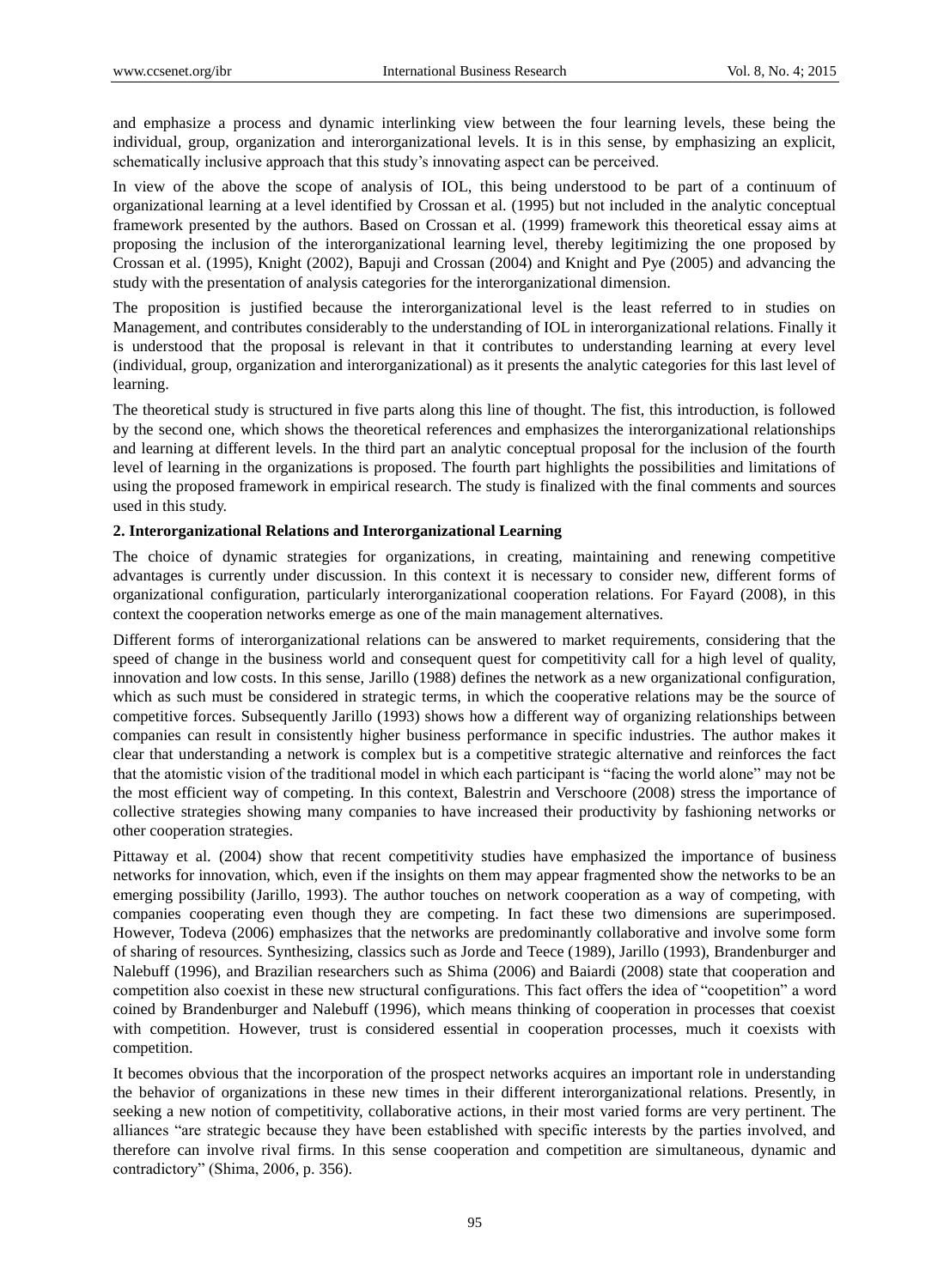Different interorganizational arrangements have shown gain to the involved economic agents. As per Jorde and Teece (1989), these new organizational arrangements enable increased access to new knowledge, easing OL access to new technologies, the innovation process and allowing increased technological capacity. Interorganizational collaboration is related to a number of important results, amongst which sharing, wherein the knowledge transfer is made easy. Therefore collaboration eases the creation of new knowledge, producing innovation and new solutions, and can help organizations to occupy a more central and competitive position with the possible coexistence of collaboration and competition offsetting those organizations that work in isolation.

Therefore it may be said that the organization that arrive at different organizational configurations through interorganizational relations, frequently also seek to facilitate the diffusion of knowledge (ex: Inkpen & Beamish, 1997; Bowell, 1998; Inkpen, 2000; Lane, 2001; Child, 2001; Holmqvist, 2004; Knight, 2005; Inkpen & Tsang, 2007; Easterby-smith, Lyles, & Tsang, 2008; Macdonald & Crossan, 2010) research showing the possibility of sharing knowledge and IOL through collaborative activity also in complex environments.

The importance of the information flow becomes evident and thereby of knowledge, which is facilitated in an interorganizational cooperation system. Thus Shima (2006) stresses the importance of sharing intercorporate resources and information, and the greater flow of information required by global corporations. To this end Shima (2006) states: "The company's source of competitivity does not come from outside but rather in its capacity to find, in a more general sense, creative solutions–such as new processes, product differentiations, and especially, new organizational and/or institutional arrangements" (p. 347).

However, the importance of IOL is stressed in view of the fact that learning is not only a motive for strategic alliances but also necessary to effective cooperation (Larsson, Bengtsson, Henriksson, & Sparks, 1998). Learning and collaborative innovation, enabled by interorganizational relations, stand out as essential for the competitive future of the different organizational configurations. Within this context the ability to learn and innovate and diffuse knowledge also becomes essential in interorganizational cooperative relations. Likewise the importance of trusted sharing of information and knowledge management becomes evident.

Powell (1998) is a classic on learning through collaboration. After discussing the double face of collaboration the author uses examples from the field of biotechnology and the pharmaceutical industries to show pertinent ways of working with knowledge management with a view to sharing information and learning in a collaboration network, highlighting the fact that a company participating of a network has a greater innovative capacity than a company working individually. Finally he makes it clear that collaboration and learning through collaboration happens in many different ways and that there is a need to question and seek "routes" that point towards knowledge promotion and management.

Hardy, Phillips, and Lawrence (2003) discuss the effects of interorganizational collaboration stating that it does not merely transfer knowledge but generates new knowledge. The study on interorganizational networks and policies suggests that collaboration may help organizations to achieve a more central position compared to other organizations. The results of research carried out by the authors indicate the importance of developing a better understanding of the variety of effects that collaborative work can achieve.

There is a growing interest in understanding how interactive processes, especially in agglomerated micro, small and medium sized companies interfere to reinforce learning in companies (Cassiolato, 2004). Based on the role and importance of these productive agglomerations it can be perceived that the use of synergies generated considerably increases the chances of survival and growth thus generating lasting competitive advantages (Amato Neto, 2000; Cassiolato & Lastres, 2003).

However, information and knowledge exchange in collaborative form can be effected in different ways. To this end Powell (1998) states there are various questions as to the best way to collaborative learning. Network creation generates a new organizational configuration which can supply a platform for organizational learning allied to partners with access to new knowledge (Inkpen, 1998). Thereby network learning is a complex phenomenon that clears an interesting space for various investigations into mutual knowledge and learning (Inkpen & Tsang, 2007), as well as into widening the discussion of interorganizational learning.

## *2.1 Organizational and Interorganizational Learning*

It is well known that OL literature has advanced lately. As stated by Antonello and Godoy (2010; 2011), both the number of publications and the discovery of new dimensions of analysis on the subject have increased. Such advances make the authors fear the loss of specificity of the concept itself. "The debate, in its widely encompassing dimension, calls on various theoretical, psychological, sociological cultural, historical and methodological fields, apart from management in itself" (Antonello & Godoy, 2010, p. 313). They stress that just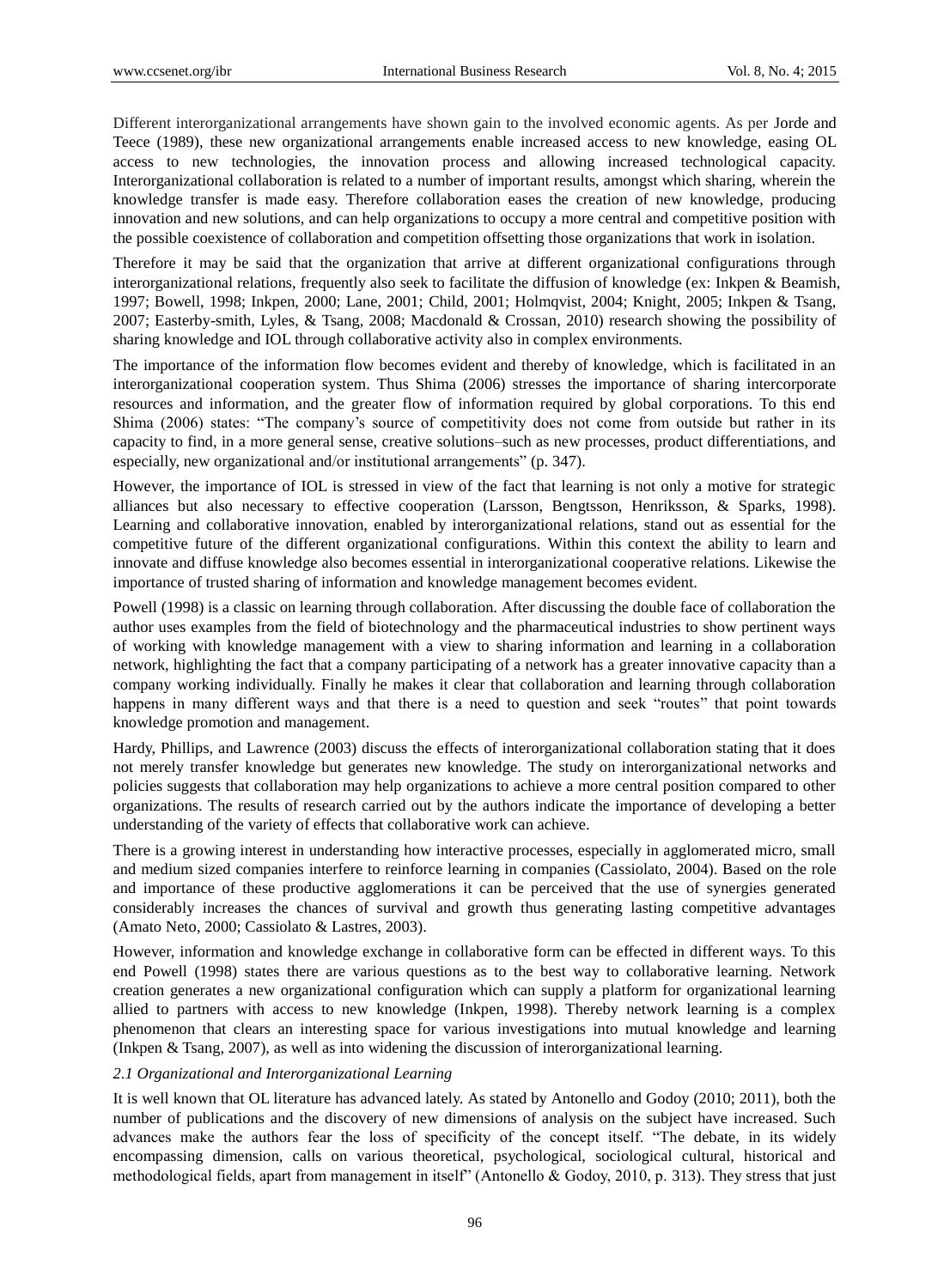as in studies on interorganizational relations, in OL "the dominant concepts are strongly influenced by the approach through traditional scientific management" (Antonello & Godoy, 2010, p. 313).

Since OL is not the main focus in this study we do not intend to delve more deeply into it, considering that this has already been done by Fiol and Lyles (1985), Argyris and Schön (1978), Dierkes et al. (2001), Bitencourt (2001), Easterby-Smith and Lyles (2003), Antonello (2004), and more recently, Argote (2011) and Antonello and Godoy (2011)*.* 

Finally we must highlight that we recognize, as do Easterby-Smith et al. (2004), Antonacopoulou and Chiva (2007), Antonello and Godoy (2011) and Crossan, Maurer and White (2011) that much still must be learned about OL. Crossan et al. (2011) encourage the expansion of the scope of analysis of learning processes. However since we consider it is important to avoid the error of not considering the contributions of existing OL studies we have emphasized the matter of the already existing state-of-the-art due to which the following sub-chapter revises classical OL concepts that are already perceived as important in understanding the inclusion of interorganizational learning as the fourth level according to the logic developed in Crossan at al. (1999), Knight (2002), Bapuji and Crossan (2004) and Knight and Pye (2005).

#### 2.1.1 Organizational Learning

To most organizational learning theoreticians such as Easterby-Smith, Burgoyne, Araujo (2001), Ruas et al. (2005), Argote (2011) and Antonello and Godoy (2011), the matter of how to promote OL has not been covered sufficiently. Despite the fact that OL has being studied since 1964 the subject began to be more known with Argyris and Schön (1978) and only gained popularity in 1990 after the work of Peter Senge was published.

Crossan et al. (1999) analyze organizational learning by proposing a framework (Figure 1) and identifying four learning processes (intuition, interpretation, integration and institutionalization) at three levels of analysis (individual, group and organizational). They point out that such levels are permeated (or joined) by both social and psychological processes.



Figure 1. Organizational Learning as a dynamic process

Source: Crossan et al. (1999, p. 532).

Although Crossan et al. (1995) identify the fourth level of learning (interorganizational) even years later Crossan et al. (1999) had not included it in their proposed framework. However, they pint out that amongst other implications OL is more than a simple data, information or knowledge transfer, besides which changes in knowledge do not necessarily lead to changes in actions.

OL is not the focus of this study but underpins another dimension of the concept, the interorganizational one. Therefore the interorganizational dimension will be considered a "continuum" for understanding the interorganizational dimension, without denying the intersection between both (OL and IOL). Holmqvist (2003; 2004; 2009) states that in this sense the interrelation between intra and inter organizational learning cannot be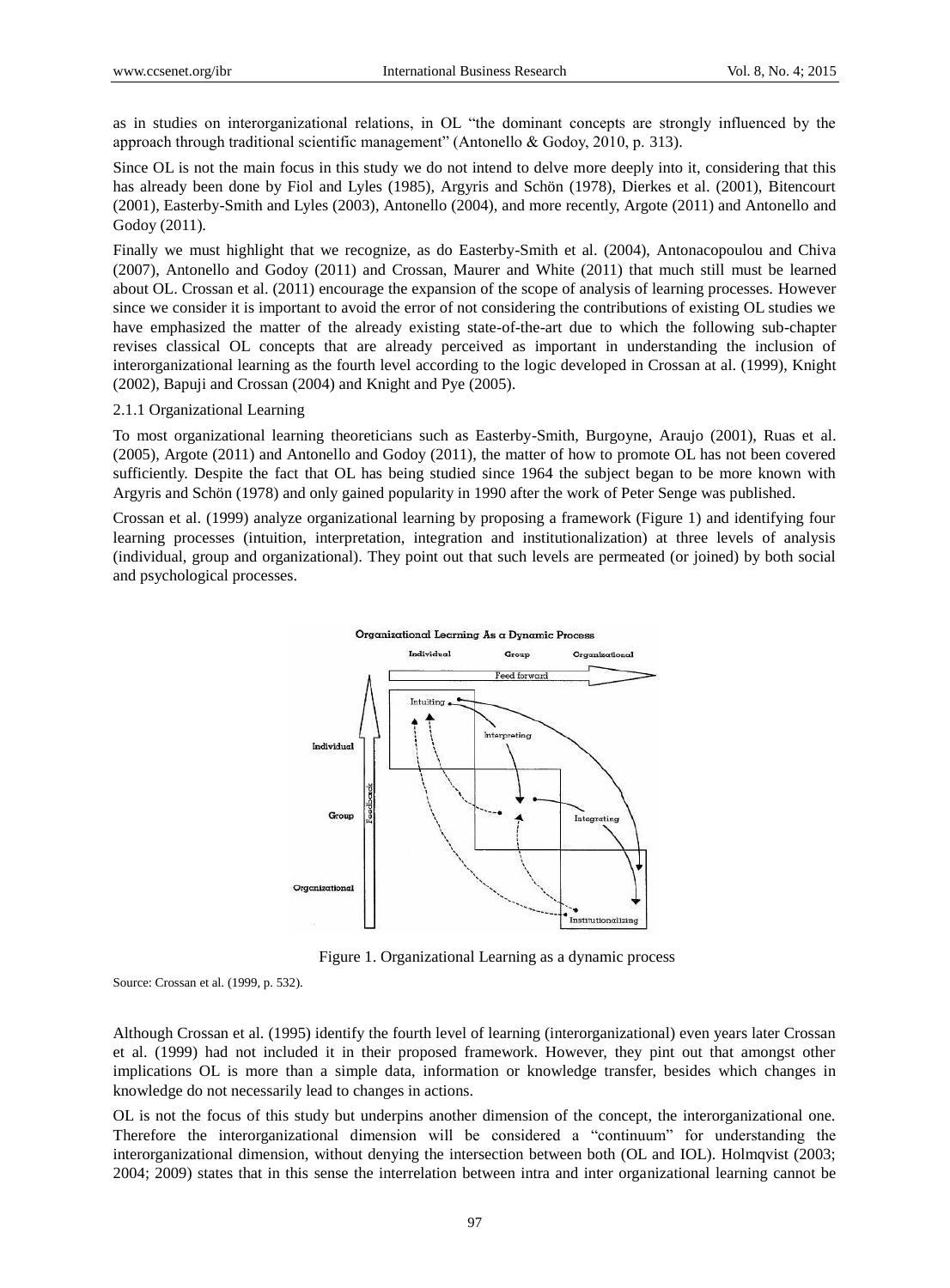ignored and that they can be analyzed independently (Larsson et al., 1998). Holmqvist (2003) clearly states that learning stems from the organizations interactions with its context, which also includes the interactions with other organizations, assuming that they learn by organizational interaction (Hedberg, 1981).

# 2.1.2 Interorganizational Learning

Studies on IOL mainly began at the end of the nineties (Larsson et al., 1998). The authors aver that in spite of the recognition of the fact that collaborative relationships are part of the organizational configurations these last decades, the comprehension concerning learning alliances to date have been limited.

More recently researchers such as Hardy et al. (2003), Greve (2005), Engestro and Kerosuo (2007), Inkpen and Tsang (2007), Nooteboon (2008) amongst others point out the need to deepen studies on IOL. Researchers such as Estivalete (2007), Estivalete et al. (2008), Balestrin and Verschorre (2008) and Mozzato and Bitencourt (2014) indicate the same need. Recently Antonello and Godoy (2009; 2010; 2011) show how research on organization networks and learning communities are relevant and call for more profound learning at the interorganizational level, particularly since studies that consider the individual ad organizational levels are predominant and do not concern themselves much with OL and the role of the group, interorganizational and societal levels. Therefore they state that widening the scope to examine different role players at the different analysis levels, going beyond the organizational limits must go onto the agenda of future research thereby enabling advances in the field of knowledge.

Other studies such as those by Dierkes et al. (2001), Easterby-Smith et al. (2001) and Easterby-Smith and Lyles (2003), already mentioned bring a great contribution for learning studies, specially OL to revise the evolution of the area, highlighting differences in the literature and pointing out the need for more (an more profound) studies as to IOL. The *Handbook of inter-organizational relations,* published in 2008 also shows in its various chapters that there is a need to deepen studies concerning IOL.

IOL studies are multidisciplinary and the process dynamicity can only be made clear from this perspective. Thus, seeking better IOL comprehension it becomes necessary to understand the elements this level of learning consist of, highlighting the absorptive capacity, culture and context, trust and interaction, culmination in cooperation.

Considering the above it can be perceived that many variables affect the IOL, which shows it to be complex, nonetheless its importance cannot be doubted. Fayard (2008) corroborates this when he states that it is through interaction between agents beyond the operational borders that a collective learning environment is romoted. Therefore, facing the emerging reality (Estivalete et al., 2008; Mozzato, 2012; Mozzato & Bitencourt, 2014), the field of research still requires theoretical studies, particularly of an empirical nature, such as those of MacDonald and Crossan (2010), that deal with the learning between different organizations.

# **3. Legitimation of the Inclusion of the Fourth Level of Learning: IOL**

Exactly because IOL is a so far little explored field of analysis, there is justification for formalizing the inclusion of this learning level in studies on learning, legitimizing what has been dealt with by many authors. Thereby in order to propose a framework for IOL analysis in interorganizational relations it is relevant to recognize the importance of contributions by various previous studies, as well as to highlight the narrow relationship between OL and IOL.

Knight and Pye (2005), based on arguments by Crossan et al. (1995) and Knight (2002), conclude that the fourth level of the learning process is in network learning, by individuals or groups and organizations. Thereby they conceive network learning as what happens between a group of organizations as a group, through shared processes. For the purposes of this research it is this fourth level of learning that is being considered – an interorganizational level proposed by Crossan et al. (1995), and also, Bapuji and Crossan (2004), focusing on learning in and through relationships between organizations and different agents involved in interorganizational relationships.

In this context, initially the inclusion of the fourth level of learning the interorganizational one is proposed within the framework drawn up by Crossan et al. (1999) as to OL analysis (Figure 2), dealing with the fifth process at this level of cooperation.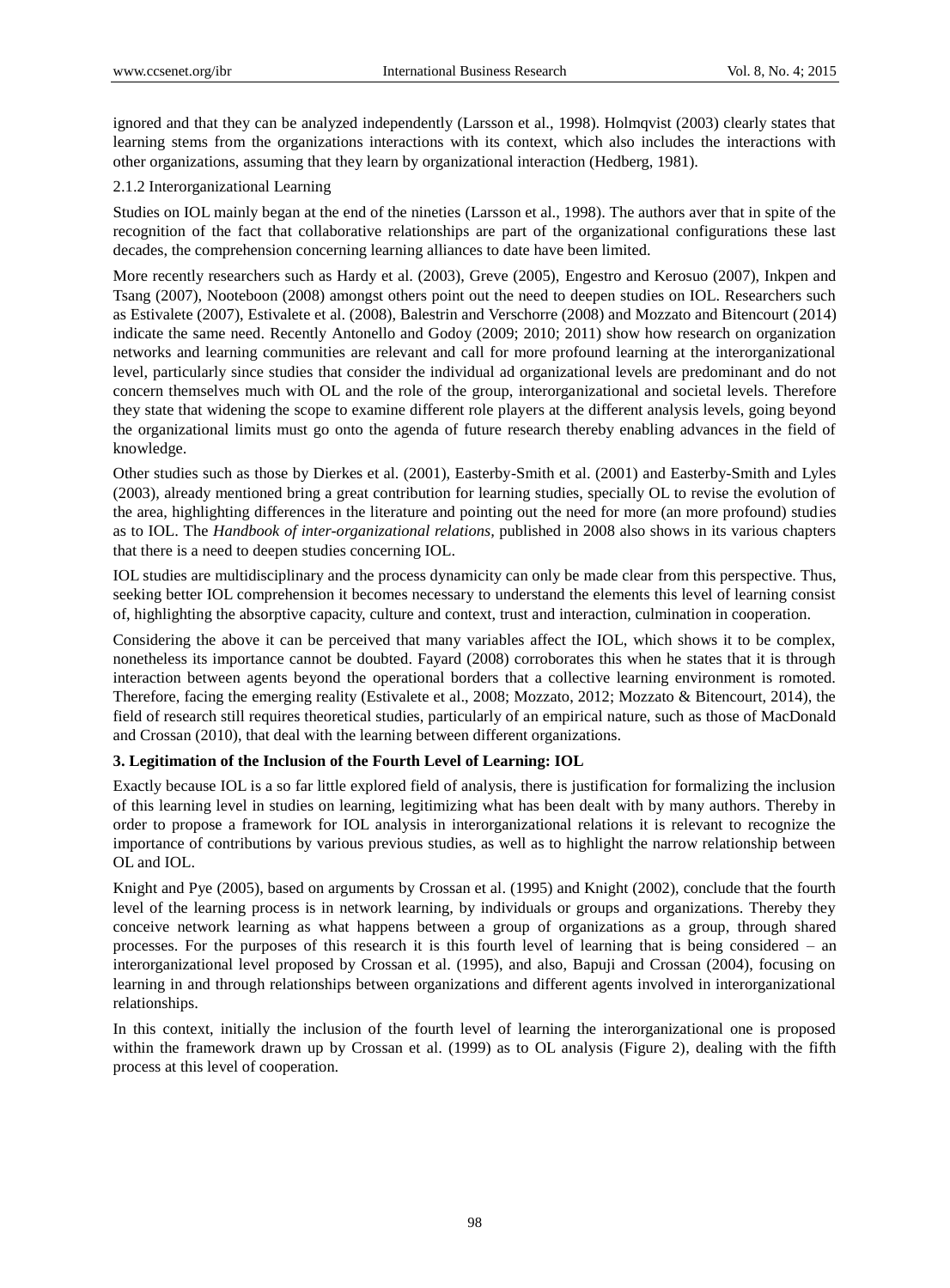

Figure 2. IOL as a dynamic process through cooperation

Facing the framework that has been proposed to understand IOL as a dynamic process through cooperation the fourth interorganizational level becomes explicit and the fifth level is cooperation. The interorganizational level refers to relationships established by the organizations beyond the organizational limit. The cooperation process is connected to relational strategies (suggested as being of cooperation) established between the different agents in interorganizational relationships.

The dynamic of the proposed framework is explained in a similar way in Crossan et al. (1999). Effectively up to the first three levels of learning and the four processes involved the author's explanations are adopted. However concerning OL as a level and OL as the fourth process included, even if the same logic is followed it must be stressed that intuition affects integration which affects interpretation and this last interferes with institutionalization. Therefore the latter interferes in cooperative processes. Consequently cooperation interferes in institutionalization, which interferes in interpretation and therefore in integration and finally in intuition.

This forwards and backwards dynamics leads to observing that learning occurs in OL throughout the four levels: individual, group, organizational and interorganizational. However IOL being included as a fourth level infers that the direct interference of intuition in institutionalization (proposed by Crossan et al., 1999) is transferred to cooperation. In this line of reasoning when the authors propose that institutionalization incides directly on intuition it can be understood that it is cooperation inciding directly on intuition. Besides, as they show, social and psychological processes permeate such levels. Mozzato and Bitencourt (2014) detail explain this fourth level of learning, working issues such as learning episodes and structured and non-structured social spaces at the level of cooperation.

By the same reasoning, using the table developed by Crossan et al. (1999, p. 525) to draw up Table 1, in which analytic categories are included for the interorganizational level of learning in the process of interorganizational relations. Nothing was altered in the first three levels and their respective analysis categories (entries) proposed by the authors, which lead to certain results.

| Level      | Process        | "Entries/ Results"  |
|------------|----------------|---------------------|
| Individual | Intuition      | Experiences         |
|            |                | Immages             |
| Group      | Interpretation | Metaphors           |
|            |                | Language            |
|            |                | CognitiveMappiv     |
|            |                | Dialogconversation  |
|            | Integration    | Exchanges -         |
|            |                | Mutual adjustment   |
|            |                | Interactive systems |

Table 1. Learning/renewal in organizations: five processes through four levels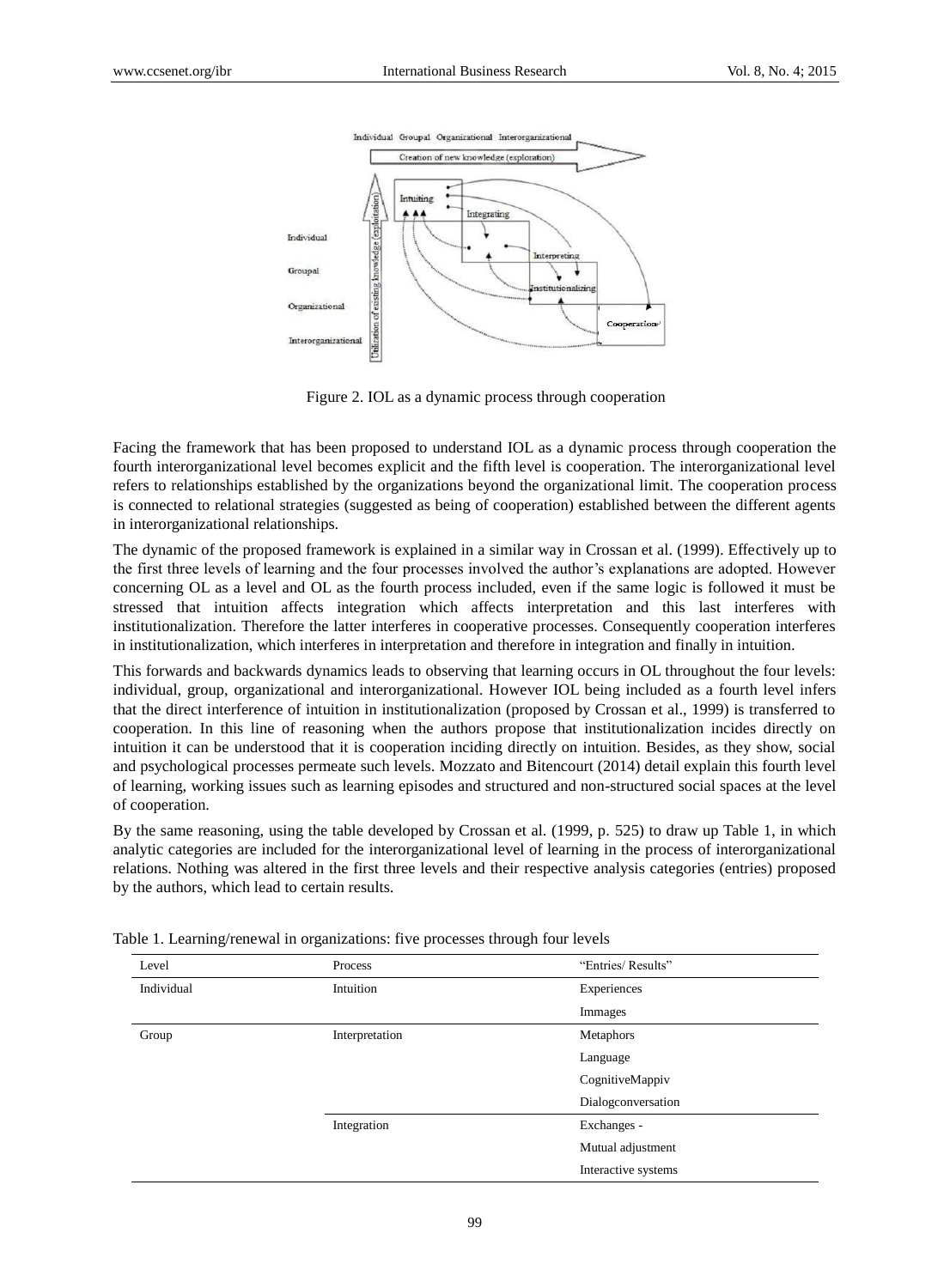| Organizacional      | Institucionalization              | Routines            |
|---------------------|-----------------------------------|---------------------|
|                     |                                   | Dyagnostic systems  |
|                     |                                   | Rulesand procedures |
| Interorganizacional | Interorganizational relationships | Absorptioncapacity  |
|                     |                                   | Culture/context     |
|                     |                                   | Trust               |
|                     |                                   | Interaction         |
|                     |                                   | Cooperation         |

Source: Adapted from Crossan et al. (1999).

Table 1 refers to the interorganizational level of learning at the level of interorganizational relations. At this level the analysis categories (absorptive capacity, culture and context, trust and interaction) may result in cooperation relationships that enable interorganizational learning. Thus it is stated that the fifth process of the fourth level of learning is IOL. Thereby the four categories of analysis shown are subject to empirical investigation in different interorganizational configurations. Therefore, for purposes of theoretical elucidation it is a fundamental requirement to increase comprehension of the established analysis categories (absorption capacity, culture and context, trust and interaction), which is dealt with below.

As to the absorptive capacity, Levinson and Asahi (1995), Lane and Lubatkin (1998) and also Lane et al. (2001) show it as fundamental to IOL processes. Both Levinson and Asahi (1995) and Lane and Lubatkin (1998) state that a great part of the studies on IOL incide on the absorptive capacity, a term established by Cohen and Levinthal (1990), that means the ability to recognize, assimilate and apply new external knowledge. In view of this proposition the authors treat absorptive capacity as an IOL facilitating process. In this sense absorptive capacity shows cumulative characteristics facilitating the learning of further processes both intra and interorganizational. As stated by Nooteboom (2008), the absoption capacity consists of going beyond obtaining "competitor" information; the "competitor" must be able to understand it and convert it to knowledge. Trust culminates in facilitating the absorptive capacity (Cohen & Levinthal, 1990), promoting greater IOL.

The trust category becomes a basic condition for effective IOL, which requires the establishment of the adequate balance between competition, cooperation, trust, stability and dynamism (Lane, 2001). As per Inkpen (2000), trust is a great facilitator of the exchange relations leading to knowledge becoming more accessible OL in the cooperation network. Both for Larsson et al. (1998) and Child (1999), mutual trust is a facilitator of the IOL process. As per Tsang (1999), trust is the mutual confidentiality between partners so that the vulnerabilities are not exploited by any of them. Inkpen and Tsang (2007) emphasize the fact that alliance partners use trust as a way of reinforcing their market competitivity and this is a key element.

Concerning the category culture and context, Levinson and Asahi (1995) stress the importance of culture and technology, both for IOL comprehension and management. By defining the types of learning in alliance Inkpen and Tsang (2007) state that the process of learning and results through this are influenced by various contextual factors: the form of the alliance, cultural questions, knowledge characteristics (the tree main aspects cited by the authors), alliance of the industry, competitivity and regulatory environment, industrial property agreements and control, the link between the network focus and the ample specter of collaborative relations. As to cultural questions Aun et al. (2005) consider the sociocultural values and high level of territorial identity extremely important maintaining and prospecting productive agglomerates admitting the importance of IOL. Also, studies like those by S áenz et al. (2010) touch on the matter of enhanced performance through cultural alignment and IOL. Regional matters are dealt with by Yeung (2008).

Interaction, another analytic category refers to the capacity of interlinking various economic agents that maintain interorganizational relationships, comprising an important assumption for the occurrence of IOL. Thereby they become fundamental facilitators of interaction, increased connectivity, identity through common objectives and strong bonds and complementarity between those involved in interorganizational; relationships. To this end, Nooteboon (2008) states that the interaction between the different agents in an interorganizational is an important facilitating element for learning and innovation. Therefore the "close" interaction between the different agents is fundamental for the entire IOL process.

Therefore based on the proposals covered by Table 1 the corresponding theoretical proposals and authors taken into account in revising the four analytical categories under proposal are presented. Even though such matters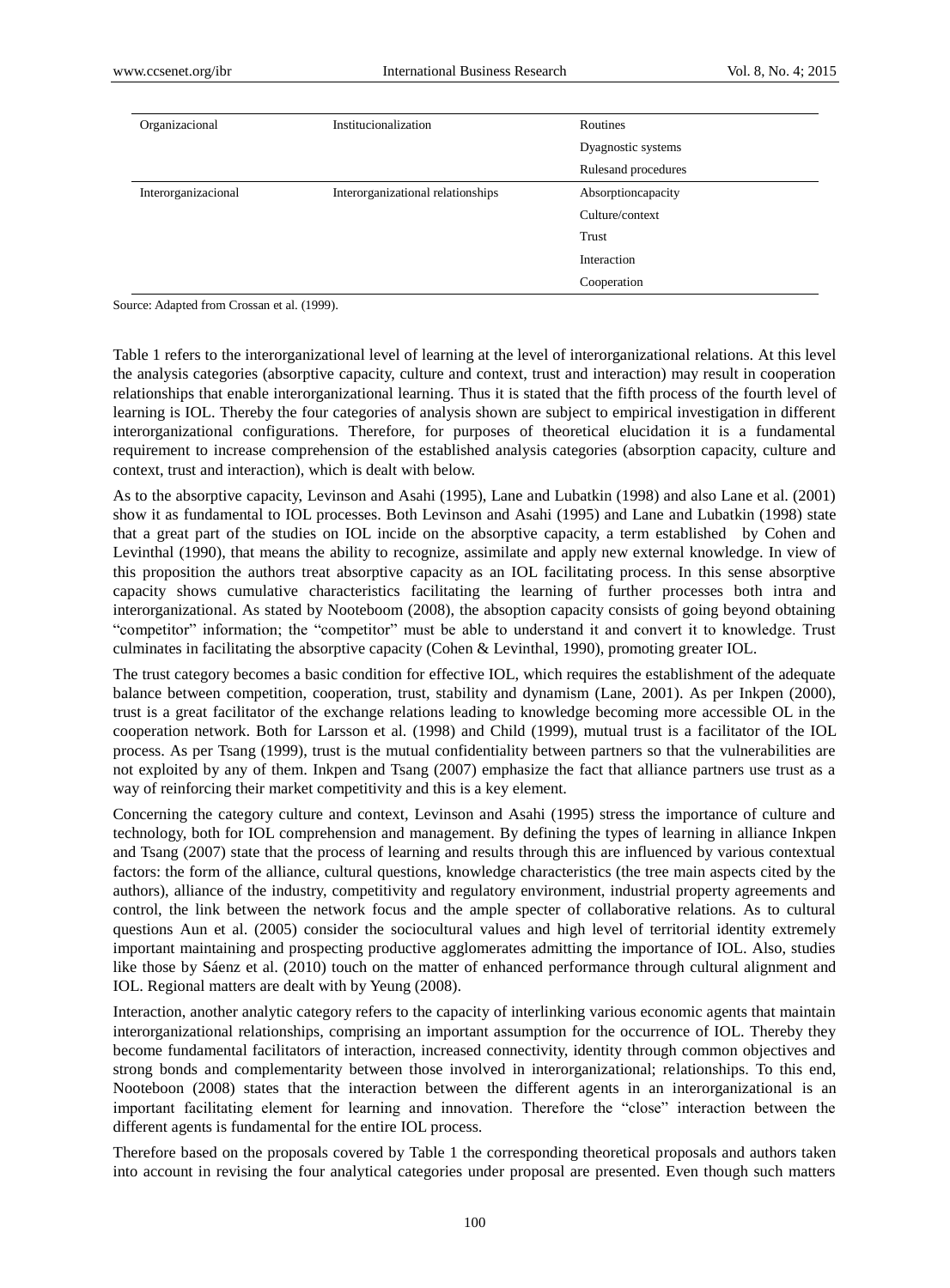can and must be dealt with in more depth through an empirical survey, presenting also conceptual elements for each category, the construction of learning at interorganizational level can already be represented which we do in Table 2.

|  | Table 2. Construct IOL: definitions of the analysis categories |  |  |
|--|----------------------------------------------------------------|--|--|
|  |                                                                |  |  |

| <b>Analytic Categories</b>                                                                                                                                                                                                                              | <b>Theoretical Proposals</b>                                                                                                                                                                                                                                                                                                    |  |  |
|---------------------------------------------------------------------------------------------------------------------------------------------------------------------------------------------------------------------------------------------------------|---------------------------------------------------------------------------------------------------------------------------------------------------------------------------------------------------------------------------------------------------------------------------------------------------------------------------------|--|--|
| Absorptive capacity<br>facilitator.                                                                                                                                                                                                                     | Term created by Cohen and Levinthal (1990), which means the capacity to recognize, assimilate and apply<br>new external knowledge. With this proposal the authors deal with the absorptive capacity as an IOL                                                                                                                   |  |  |
| Reference Authors: Cohen and Levinthal (1990); Levinson and Asahi (1995); Lane and Lubatkin (1998); Larsson et al. (1998); Child                                                                                                                        |                                                                                                                                                                                                                                                                                                                                 |  |  |
|                                                                                                                                                                                                                                                         | $(2001)$ ; Lane et al. $(2001)$ ; Inkpen and Tsang $(2007)$ ; Villardi and Castro Junior $(2007)$ ; Nooteboon $(2008)$ .                                                                                                                                                                                                        |  |  |
| Culture/context                                                                                                                                                                                                                                         | Characteristics associated with a place orregion in which interorganizational relations take place. It<br>consists of the social rationality that takes into account the capacities and potentialities that are inherent to<br>each place and/or new configuration. This cultural "alignment" increases the possibility of IOL. |  |  |
|                                                                                                                                                                                                                                                         | Reference Authors: Granovetter, (1985); Levinson and Asahi (1995); Nahapiet and Ghoshal (1998); Hardy et al. (2003); Greve (2005);                                                                                                                                                                                              |  |  |
|                                                                                                                                                                                                                                                         | Aun et al. (2005); Capello and Faggian (2005); Inkpen and Tsang (2007); Hauser et al., (2007); Jones and Lichtenstein (2008); Kenis and                                                                                                                                                                                         |  |  |
| Oerlems (2008); Nahapiet (2008); Yeung (2008); S áenz et al. (2010).                                                                                                                                                                                    |                                                                                                                                                                                                                                                                                                                                 |  |  |
| Trust                                                                                                                                                                                                                                                   | Reflects the conviction that the partner's word will be kept, consequently ensuring that the obligations of<br>the relationship will be performed directly influencing the IOL process.                                                                                                                                         |  |  |
|                                                                                                                                                                                                                                                         | Reference Authors: Larson (1992); Perrow (1992); Inkpen and Beamish (1997); Ring (1997, 2008); Larsson et al. (1998); Child                                                                                                                                                                                                     |  |  |
| (1999); Tsang (1999); Inkpen (2000); Lane (2001); Mohr and Singupta (2002); Woolthuis et al. (2005); Grandori and Cacciatori (2006);<br>Inkpen and Tsang (2007); Bachmann and Zaheer (2008); Gulati and Nickerson (2008); Nooteboom (2008); Lui (2009). |                                                                                                                                                                                                                                                                                                                                 |  |  |
| Interaction                                                                                                                                                                                                                                             | Refers to the capacity of interaction between the various agents that maintain interorganizational relations,<br>an important assumption that ensures success in relationships, OLs and IOL processes.                                                                                                                          |  |  |
| Reference Authors: Jarillo (1993); Larsson et al. (1998); Schmitz and Nadvi (1999); Aun et al. (2005); Greve (2005) Balestrin and<br>Verschoore (2008); Balestrin et al. (2008); Nahapiet (2008); Nooteboon (2008).                                     |                                                                                                                                                                                                                                                                                                                                 |  |  |
| Cooperation                                                                                                                                                                                                                                             | Consists of collaborative actions between different interorganizational agents that have reciprocal<br>commitments. Cooperative work assumes importance in view of the variety of positive effects of such<br>work processes. However it must be thought out in processes that can coexist with the competition                 |  |  |
|                                                                                                                                                                                                                                                         | Reference Authors: Granovetter (1985); Jorde and Teece (1989); Jarillo (1993); Brandenburger and Nalebuff (1996); Larsson et al.<br>(1998); Hardy et al. (2003); Shima (2006); Todeva (2006); Inkpen and Tsang (2007); Baiardi (2008); Balestrin and Verschoore (2008).                                                         |  |  |

The construct of learning at interorganizational level presented here considers new parameters in learning investigation in present day organizations, OL while challenging organizational studies to widen their scope to understand the contents of relationships between organizations at the interorganizational level in different forms of networking organizations: LPAs, clusters and other.

## **4. Final Considerations**

Considering that the widened scope for examining different agents at the different levels of analysis goes beyond organizational levels and it is art of a future agenda of research outlined for studies on OL (Crossan et al., 2011; Antonello; Godoy, 2009, 2010, 2011), IOL oriented researches are relevant. Although IOL raises many questions and research projects does not yet have a framework for understanding it in a continuum of individual, group, organizational and interorganizational learning. In view of the above it is clearly necessary to increase the analysis scope on IOL (Estivalete, 2007; Mozzato, 2012), this being seen as part of a continuum of organizational learning (Mozzato & Bitencourt, 2014), a level identified by Crossan et al. (1995), but that was not included in the framework proposed by Crossan et al. (1999). It can be perceived that theoretical debate in this field of research highlights IOL as an emerging theme on which there are gaps in understanding, which may be filled with a framework proposal.

In view of the above, in an attempt to synthesize the propositions of this theoretical paper we stress that the objective of study is the interorganizational level of learning, legitimizing the one proposed by Crossan et al. (1995), Knight (2002), Bapuji and Crossan (2004), Knight and Pye (2005) and Crossan et al. (2011). Also,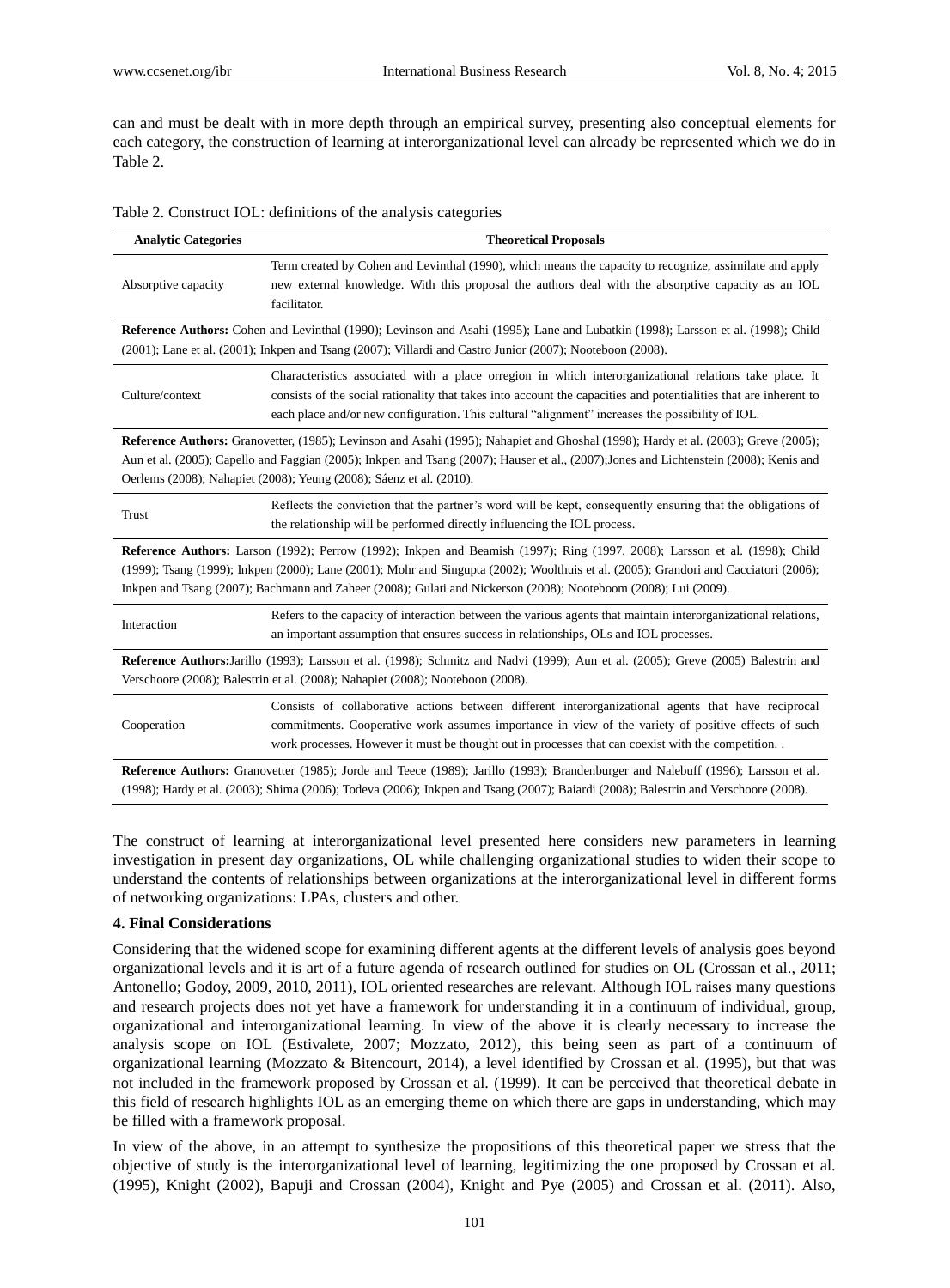according to Crossan et al. (1999) reasoning, we head towards the presentation of analysis categories for the interorganizational dimension (absorptive capacity, culture and context, trust and interaction leading towards cooperation), which are the constructo for IOL analysis.

Thereby, according to the results of this study we aim at contributing to the advancement of knowledge on learning in the area of management, since it considers the least explored analysis level, interorganizational as well as the understanding of IOL in interorganizational relations. In view of the above shown it is understood that the study is relevant insofar as it con tributes to the understanding of learning at its four levels: individual, group, organizational and interorganizational.

Finally this theoretic study has achieved its objective in trying to legitimize the inclusion of the fourth level of learning, the interorganizational level. Even though the analytic constructor of IOL may and must be improved, with the possible inclusion of other pertinent constituting elements, but the first step has been taken.

#### **Acknowledgements**

The authors are grateful to the support received from the National Scientific and Technological Development Development Council - CNPq – Brazil.

#### **References**

- Amato, N. J. A. (2000). *Redes de cooperação produtiva e clusters regionais: Oportunidades para as pequenas e médias empresas*. São Paulo: Atlas.
- Amorim, W. A. C., & Fischer, A. L. (2009). Aprendizagem organizacional: Uma análise sobre o debate e a escolha de categorias para estudos de caso. *Perspectivas Contemporâneas, 4*, 23-43.
- Antonacopoulou, E., & Chiva, R. (2007). The social complexity of organizational learning: The dynamics of learning and organizing. *Management Learning, 38*(3), 277-295. http://dx.doi.org/10.1177/1350507607079029
- Antonello, C. S., & Godoy, A. S. (2009). Uma agenda brasileira para os estudos em aprendizagem organizacional. *Revista de Administração de Empresas, 49*(3), 266-281. http://dx.doi.org/10.1590/S0034-75902009000300003
- Antonello, C. S., & Godoy, A. S. (2010). A encruzilhada da aprendizagem organizacional: Uma visão multiparadigmática. *Revista de Administração Contemporânea, 1*(2), 310-332.
- Antonello, C. S., & Godoy, A. S. (2011). *Aprendizagem organizacional no Brasil.* Porto Alegre: Bookman.
- Argote, L. (2011). Organizational learning research: Past, present and future. *Management Learning, 42*(4), 439-446. http://dx.doi.org/10.1177/1350507611408217
- Argyris, C., & Schön, D. (1978). *Organizational learning: A theory of action perspective*. Workingham: Addison-Wesley.
- Aun, M. P., Carvalho, A. M., & Kroeff, R. L. (2005). Arranjos produtivos locais e sustentabilidade: Políticas públicas promotoras de desenvolvimento regional e da inclusão social. *Alcance Univali, 12*(3), 317-333.
- Bachmann, R., & Zaheer, A. (2008). Trust in inter-organizational relations. In S. Cropper, M. Ebers, & C. Huxham (Eds.), *The Oxford Handbook of inter-organizational relations*. Oxford: University Press.
- Baiardi, A. (2008). Competição e competição/cooperação. *Organização & Sociedade, 15*(45). http://dx.doi.org/10.1590/S1984-92302008000200003
- Balestrin, A., & Verschoore, J. (2008). *Redes de cooperação empresarial: Estratégias de gestão na nova economia.* Porto Alegre: Bookman.
- Balestrin, A., Vargas, L. M., & Fayard, P. (2008). Knowledge creation in small-firm network. *Journal of Knowledge Management, 12*, 94-106. http://dx.doi.org/10.1108/13673270810859541
- Bapuji, H., & Crossan, M. (2004). From questions to answers: Reviewing organizational learning research. *Management Learning, 35*(4), 397-417. http://dx.doi.org/10.1177/1350507604048270
- Bitencourt, C. C. (2001). *A gestão de competências gerenciais: A contribuição da aprendizagem organizacional.*  Tese de Doutorado, Universidade Federal do Rio Grande do Sul, Porto Alegre, Brasil.
- Bitencourt, C. C. (2005). *Gestão de competências e aprendizagem nas organizações.* São Leopoldo: Unisinos.
- Brandenburger, A., & Nalebuff, B. (1996). *Co-opetição.* São Paulo: Rocco.
- Capello, R., & Faggian, A. (2005). Collective learning and relational capital in local innovation processes.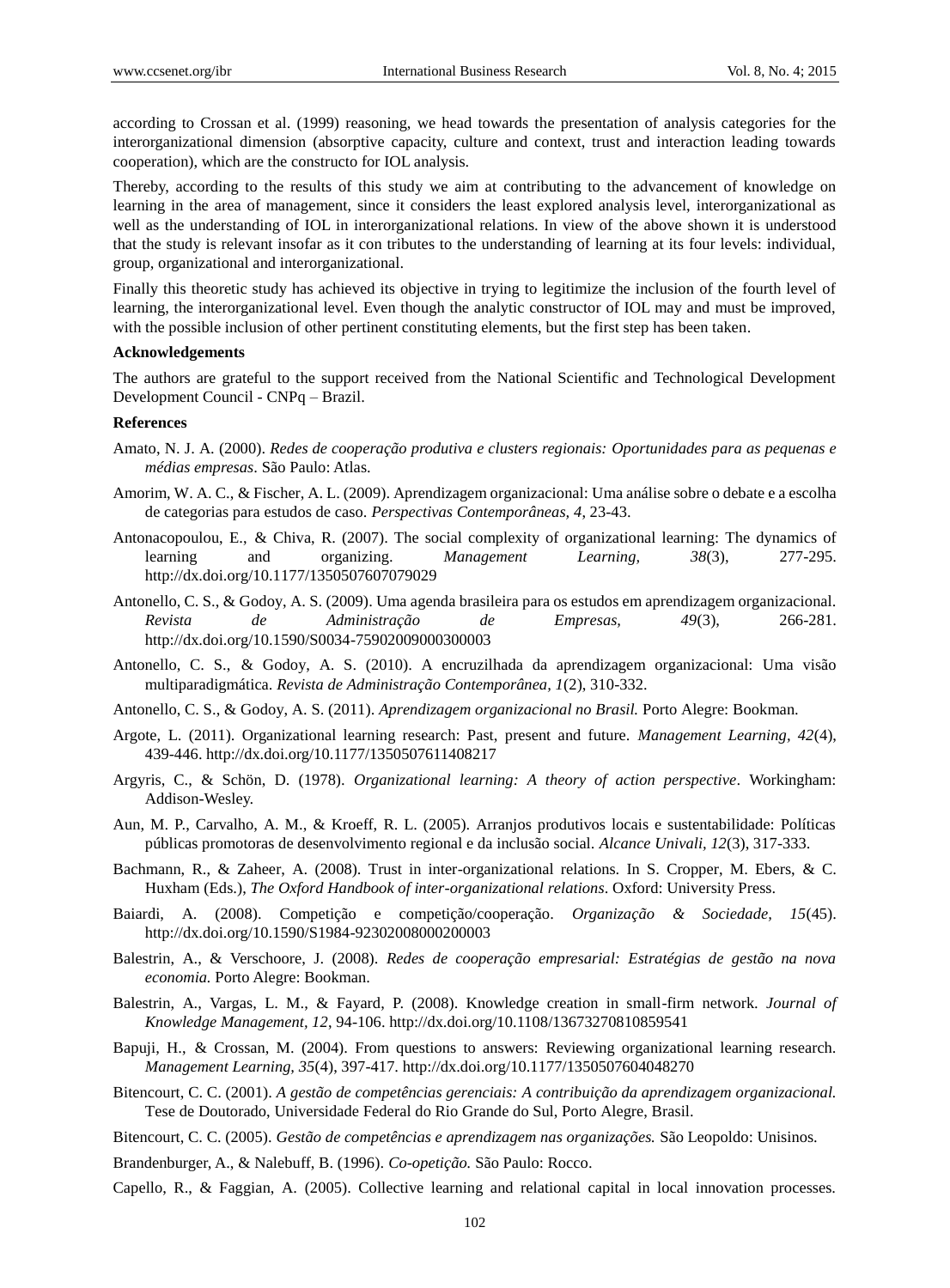*Regional Studies, 39*(1), 75-87. http://dx.doi.org/10.1080/0034340052000320851

- Cassiolato, J. E. (2004). *Interação, aprendizado e cooperação tecnológica.* Bogotá, Rediberoamericana de indicadores de ciência y tecnologia, p. 21 (Working Paper, Agosto).
- Cassiolato, J. E., & Lastres, H. M. M. (2003). O foco em arranjos produtivos e inovativos locais de micro e pequenas empresas. In H. M. M. Lastres, J. E. Cassiolato, & M. L. Maciel (Eds.), *Pequena empresa: Cooperação e desenvolvimento local*. São Paulo: Relume Dumará.
- Child, J. (1999). Confiança e alianças internacionais: O caso das joint ventures sino-estrangeira. In S. B. Rodrigues (Ed.), *Competitividade, alianças estratégicas e gerência internacional.* São Paulo: Atlas.
- Child, J. (2001). Learning through strategic alliances. In M. Dierkes et al. (Eds.), *Handbook of Organizatinal Learning & Knowledge*. Oxford University Press: New York.
- Cohen, W. M., & Levinthal, D. A. (1990). Absorptive capacity: A new perspective on learning and innovation. *Administrative Science Quarterly, 35*, 128-152. http://dx.doi.org/10.2307/2393553
- Cropper, S. et al. (2008). The field of inter-organizational relations: A jungle or an Italian garden? In S. Cropper, M. Ebers, & C. Huxham (Eds.), *The Oxford handbook of inter-organizational relations*. Oxford: University. http://dx.doi.org/10.1093/oxfordhb/9780199282944.001.0001
- Crossan, M. M., Maurer, C. C., & White, R. E. (2011). Reflections on the 2009 *AMR* decade award: Do we have a theory of organizational learning? *The Academy of Management Review, 36*(3), 446-460. http://dx.doi.org/10.5465/AMR.2011.61031806
- Crossan, M., Lane, H., & White, R. (1999). An organizational learning framework: From intuition to institution. *The Academy of Management Review, 24*(3), 522-537.
- Crossan, M., Lane, H., White, R., & Djurfeldt, L. (1995). Organizational learning: Dimensions for a theory. *The International Journal of Organizational Analysis, 3*, 337-360. http://dx.doi.org/10.1108/eb028835
- Dierkes, M. et al. (2001). *Handbook of Organizatinal Learning & Knowledge*. New York: Oxford University Press.
- Easterby-Smith, M., & Lyles, M. (2003). *The blackwell handbook of organizational learning and knowledge management.* Oxford: Blackwell Publishing.
- Easterby-Smith, M., Burgoyne, J., & Araujo, L. (2001). Aprendizagem organizacional: Oportunidades e debates atuais. In M. Easterby-Smith, J. Burgoyne & L. Araujo (Eds.), *Aprendizagem organizacional e organização de aprendizagem.* São Paulo: Atlas.
- Easterby-Smith, M., Lyles, M. A., & Tsang, E. W. K. (2008). Interorganizational knowledge transfer: Current themes and future prospects. *Journal of Management Studies, 45*(4), 677-690. http://dx.doi.org/10.1111/j.1467-6486.2008.00773.x
- Engestro, Y., & Kerosuo, H. (2007). From workplace learning to inter-organizational learning and back: The contribution of activity theory. *Journal of Workplace Learning, 19*(6), 336-342. http://dx.doi.org/10.1108/13665620710777084
- Estivalete, V. F. B., Pedrozo, E. A., & Cruz, L. B. (2008). The learning process in interorganizational relationships. *Brazilian Administration Review, 5*(4), 319-331.
- Estivalete,V. F. B. (2007). *O processo de aprendizagem em redes horizontais do elo varejista do agronegócio: Do nível individual ao interorganizacional*. Tese de Doutorado, Universidade Federal do Rio Grande do Sul, Porto Alegre, Brasil.
- Fayard, P. (2008). Apresentação: A revolução gerencial das redes colaborativas. In A. Balestrin & J. Verschoore (Eds.), *Redes de cooperação empresarial: Estratégias de gestão na nova economia*. Porto Alegre: Bookman.
- Fiol, C. M., & Lyles, M. A. (1985). Organizational learning. *The Academy of Management Review, 10*(4), 803-813.
- Grandori, A., & Cacciantori, E. (2006). *Cooperation and competition in inter-firm projectos: The role of contractual and extra-contractual governance.* In Egos Colloquium, 22, 2006, Bergen. Egos Conference PRoceedings, Center for Research on Business Organization - CRORA: Universitá Cocconi.
- Granovetter, M. (1985). Economic action and social structure: the problem of embeddedness. *American Journal of Sociology, 91*(3), 481-510. http://dx.doi.org/10.1086/228311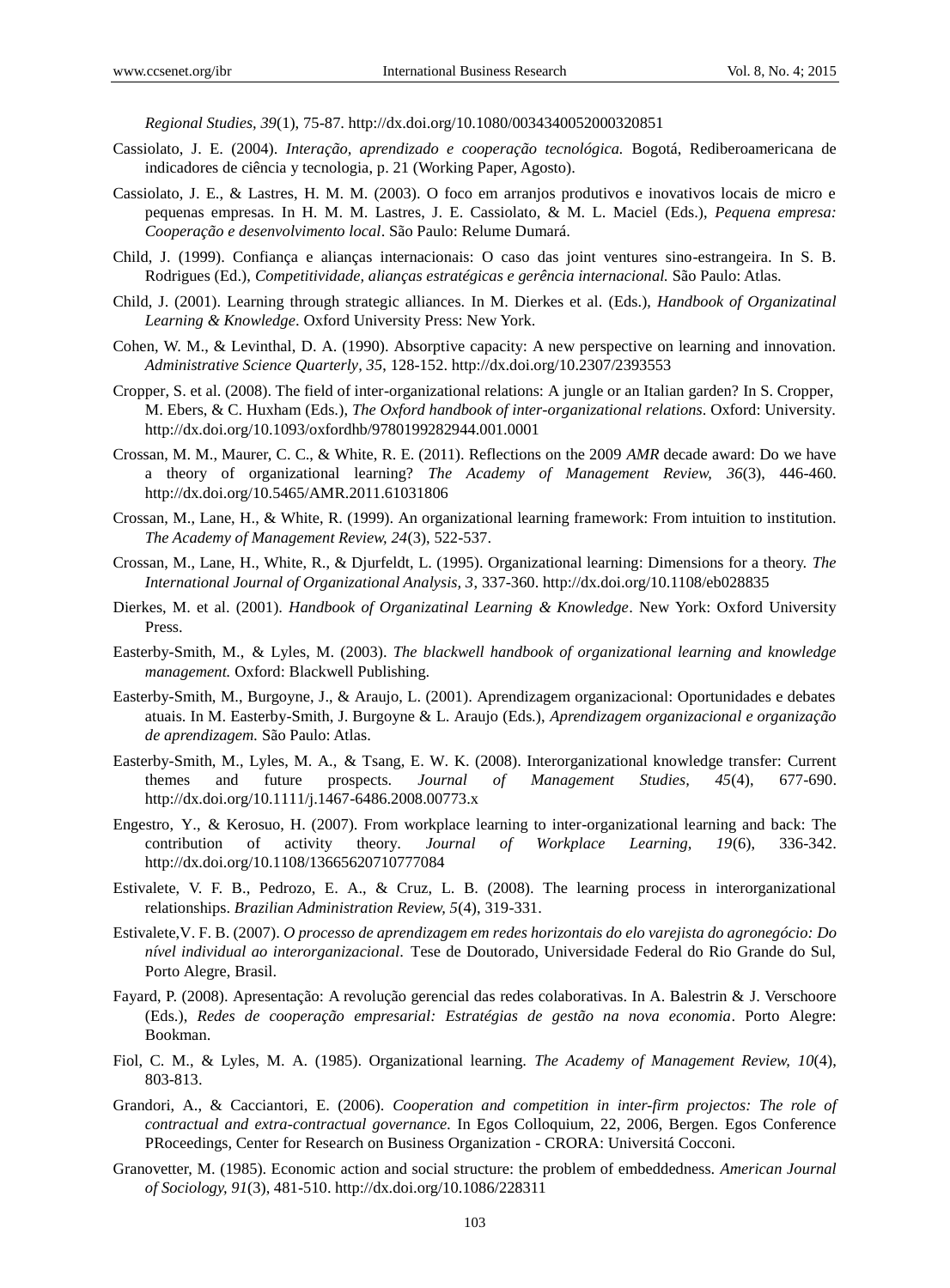- Greve, H. R. (2005). Inter-organizational learning and social structure. *Organization Studies, 26*, 1025-1047. http://dx.doi.org/10.1177/0170840605053539
- Gulati, R., & Nickerson, J. A. (2008). Interorganizational trust, governance choice, and exchange performance. *Organization Science, 19*(5), 688-708. http://dx.doi.org/10.1287/orsc.1070.0345
- Hardy, C., Phillips, N., & Lawrence, T. B. (2003). Resources, knowledge and influence: The organizational effects of interorganizational collaboration. *Journal of Management Studies, 40*(2), 321-347. http://dx.doi.org/10.1111/1467-6486.00342
- Hedberg, B. (1981). How organization learn and unlearn. In P. C. Nystrom & W. H. Starbuck (Eds.), *Handbook of organizational design* (pp. 3-27)*.* Oxford: Oxford University.
- Holmqvist, M. (2003). A dynamic model of intra and interorganizational learning. *Organization Studies, 24*, 95-123. http://dx.doi.org/10.1177/0170840603024001684
- Holmqvist, M. (2004). Experiential learning processes of exploitation and exploration within and between organizations: An empirical study of product development. *Organization Science, 15*, 70-81. http://dx.doi.org/10.1287/orsc.1030.0056
- Holmqvist, M. (2009). Complicating the organization: A new prescription for the learning organization? *Management Learning, 40*(3), 275-287. http://dx.doi.org/10.1177/1350507609104340
- Human, S. E., & Provan, K. G. (1997). An emergent theory of structure and outcomes in small-firm strategic manufacturing networks. *Academy of Management Journal, 40*(2), 368-403. http://dx.doi.org/10.2307/256887
- Inkpen, A. C. (2000). Learning through joint ventures: A framework of knowledge acquisitions. *Journal of Management Studies, 37*(7), 1019-1045. http://dx.doi.org/10.1111/1467-6486.00215
- Inkpen, A. C., & Beamish, P. W. (1997). Knowledge, bargaining power, and the instability of international joint ventures. *Academy of Management Review, 22*, 177-202.
- Inkpen, A. C., & Tsang, E. W. K. (2007). Learning and strategic alliances. *The Academy of Management Annals, 1*(1), 479-511. http://dx.doi.org/10.1080/078559815
- Jarillo, J. C. (1988). On strategic networks. *Strategic Management Journal, 9*(1), 31-41. http://dx.doi.org/10.1002/smj.4250090104
- Jarillo, J. C. (1993). *Strategic networks: Creating the borderless organization*. Oxford: Utterworth-Heinemann.
- Jones, C., & Lichtenstein, B. B. (2008). Temporary inter-organizational projects: how temporal and social embeddedness enhance coordination and manage uncertainty. In S. Cropper, M. Ebers & C. Huxham (Eds.), *The Oxford handbook of inter-organizational relations*. *Oxford: University Press.*
- Jorde, T. M., & Teece, D. J. (1989). *Competition and cooperation: Striking the right balance*. Business & Public Policy*,* Spring.
- Kenis, P., & Oerlemans, L. (2008). The social network perspective: Understanding the structure of cooperation. In S. Cropper, M. Ebers & C. Huxham (Eds.), *The Oxford handbook of inter-organizational relations*. Oxford: University Press.
- Knight, L. (2002). Network learning: Exploring learning by interorganizational networks. *Human Relations, 55*, 427-454. http://dx.doi.org/10.1177/0018726702554003
- Knight, L. (2005). Network learning: An empirically derived model of learning by groups of organizations. *Human Relations, 58*(3), 369-392. http://dx.doi.org/10.1177/0018726705053427
- Lane, C. (2001). Organizational learning in supplier networks. In M. Dierkes et al. (Eds.), *Handbook of organizatinal learning & knowledge* (pp. 733-752). New York: Oxford University Press.
- Lane, P., & Lubatkin, M. (1998). Relative absorptive capacity and interorganizational learning. *Strategic Management Journal, 19*(5), 461-477. http://dx.doi.org/10.1002/(SICI)1097-0266(199805)19:5<461::AID-SMJ953>3.0.CO;2-L
- Lane, P., Salk, J., & Lyles, M. (2001). Absortive capacity: Learning and performance in international joint ventures. *Strategic Management Journal, 22*(12), 1139-1161. http://dx.doi.org/10.1002/smj.206
- Larson, A. (1992). Network dyads in entrepreneurial settings: A study of the governance of exchange relationships. *Administrative Science Quarterly, 37*(1), 76-104. http://dx.doi.org/10.2307/2393534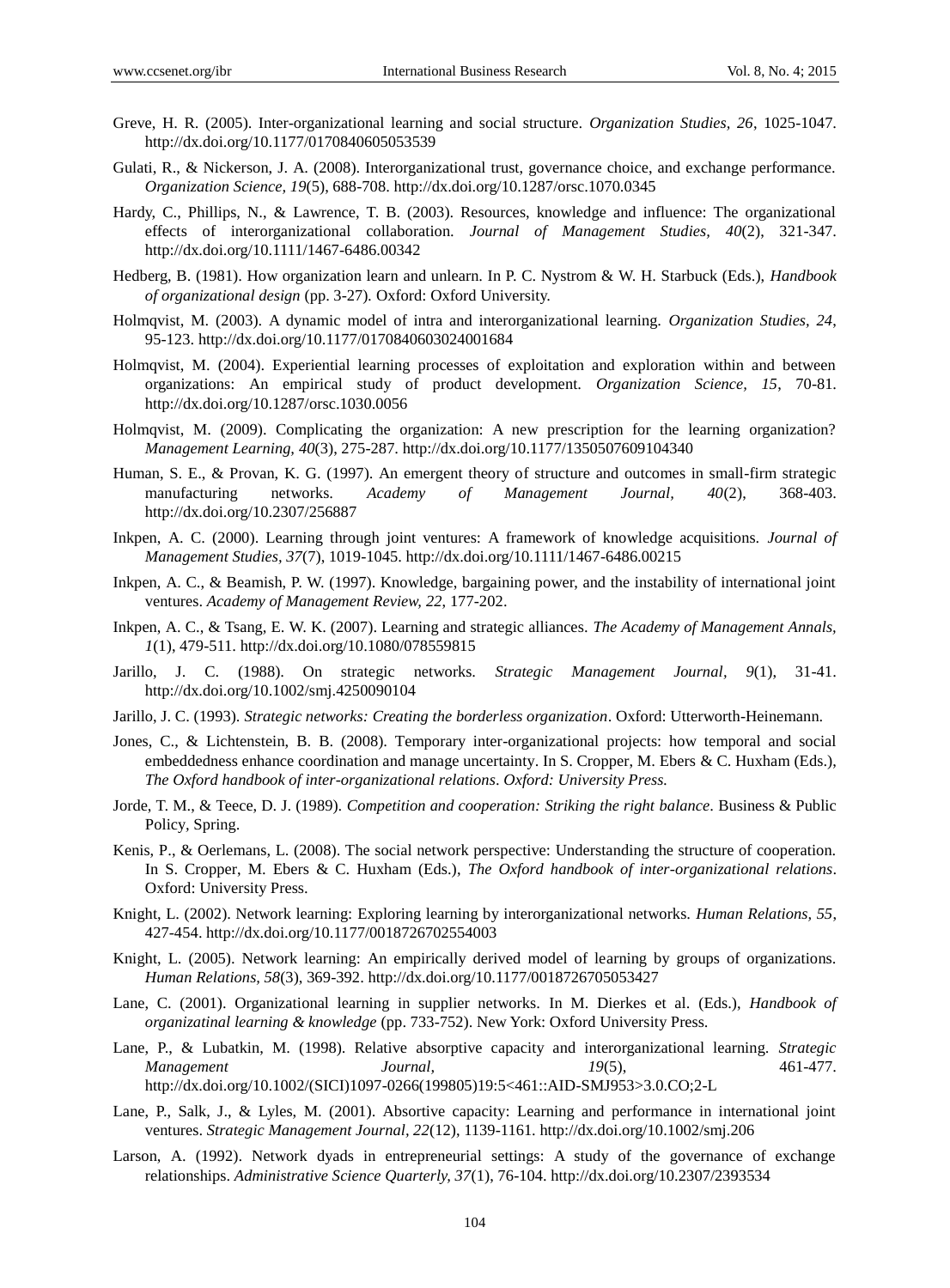- Larsson, R., Bengtsson, L., Henriksson, K., & Sparks, J. (1998). The interorganizational learning dilemma: Collective knowledge development in strategic alliances. *Organization Science, 9*(3), 285-305. http://dx.doi.org/10.1287/orsc.9.3.285
- Levinson, N., & Asahi, M. (1995). Cross-national alliances and interorganizational learning. *Organizational Dynamics, 24*(2), 50-64. http://dx.doi.org/10.1016/0090-2616(95)90071-3
- Lubatkin, M., Florin, J., & Lane, P. (2001). Learning together and apart: A model of reciprocal interfirm learning*. Human Relations, 54*(10), 1353-1382.
- Lui, S. S. (2009). The roles of competence trust, formal contract, and time horizon in interorganizacional learning. *Organization Studies, 30*, 333-353. http://dx.doi.org/10.1177/0170840608101139
- MacDonald, P., & Crossan, M. (2010). *Learning to innovate: The process of learning between diverse organizations*. In Organization Learning, Knowledge and Capabilities Conference, 5, 2010, Boston. Boston: Northeastem Univesity.
- Mozzato, A. R. (2012). *O processo da aprendizagem interorganizacional:* Proposição de esquema conceitual analítico para sua compreensão em contexto de APL. (Tese de Doutorado), UNISINOS, São Leopoldo, Brasil.
- Mozzato, A. R., & Bitencourt, C. C. (2014). Understanding interorganizational learning based on social spaces and learning episodes*. BAR - Brazilian Administration Review, 11*(3). http://dx.doi.org/10.1590/1807-7692bar2014370
- Nahapiet, J. (2005). The role of social capital in inter-organizational relationships. In S. Cropper, M. Ebers & C. Huxham (Eds.), *The Oxford handbook of inter-organizational relations*. Oxford: University Press.
- Nahapiet, J., & Groshal, S. (1998). Social capital, intellectual capital and the organizational advantage. *Academy of Management Review, 23*(2), 242-266.
- Nooteboom, B. (2008). Learning and innovation in inter-organizational relationships. In S. Cropper, M. Ebers & C. Huxham (Eds.), *The Oxford handbook of inter-organizational relations*. Oxford: University Press.
- Perrow, C. (1992). Small-firm networks. In N. Nohria & R. Eccles (Eds.), *Network and organizations: Structure, form and action*. Boston: Harvard School.
- Pittaway, L. et al. (2004). Networking and innovation: A systematic review of the evidence. *International Journal of Management Reviews, 5/6*(3-4), 137-168. http://dx.doi.org/10.1111/j.1460-8545.2004.00101.x
- Powell, W. (1998). Learning from collaboration: Knowledge and networks in the biotechnology and pharmaceutical industries. *California Management Review, 40*, 228-240. http://dx.doi.org/10.2307/41165952
- Ring, P. (1997). Processes facilitating alliance on trust in inter-organization networks. In M. Ebers (Ed.), *The formation of inter-organizational network.* Oxford: Oxford University.
- Ring, P. (2008). Theories of contract and their use in studying inter-organizational relations: Sociological, psychological, economic, management, and legal. In S. Cropper, M. Ebers & C. Huxham (Eds.), *The Oxford handbook of inter-organizational relations*. Oxford: University Press.
- Ruas, R., Antonello, C. S., & Boff, L. H. (2005). *Os novos horizontes da gestão: Aprendizagem organizacional e competências*. Porto Alegre: Bookman.
- Saenz, M. J. et al. (2010). *Enhancing supply chain performance through cultural alignment and interorganizational learning*. In Organization Learning, Knowledge and Capabilities Conference, 5, 2010, Boston. Boston: Northeastem Univesity.
- Schmitz, H., & Nadvi, K. (1999). Clustering and industrialization: Introduction. *World Development, 27*(9), 1503-1514. http://dx.doi.org/10.1016/S0305-750X(99)00072-8
- Shima, W. T. (2006). Economia de redes e inovação. In V. Pelaez & T. Szmrecsányi (Eds.), *Economia da inovação tecnológica.* São Paulo: HUCITEC/Ordem dos Economistas do Brasil.
- Takahashi, A. R. W. (2007). *Descortinando os processos da aprendizagem organizacional no desenvolvimento de competências em instituições de ensino.* Tese de Doutorado, Universidade de São Paulo, São Paulo, Brasil.
- Todeva, E. (2006). *Business networks: Strategy and structure*. London: Toutledge.